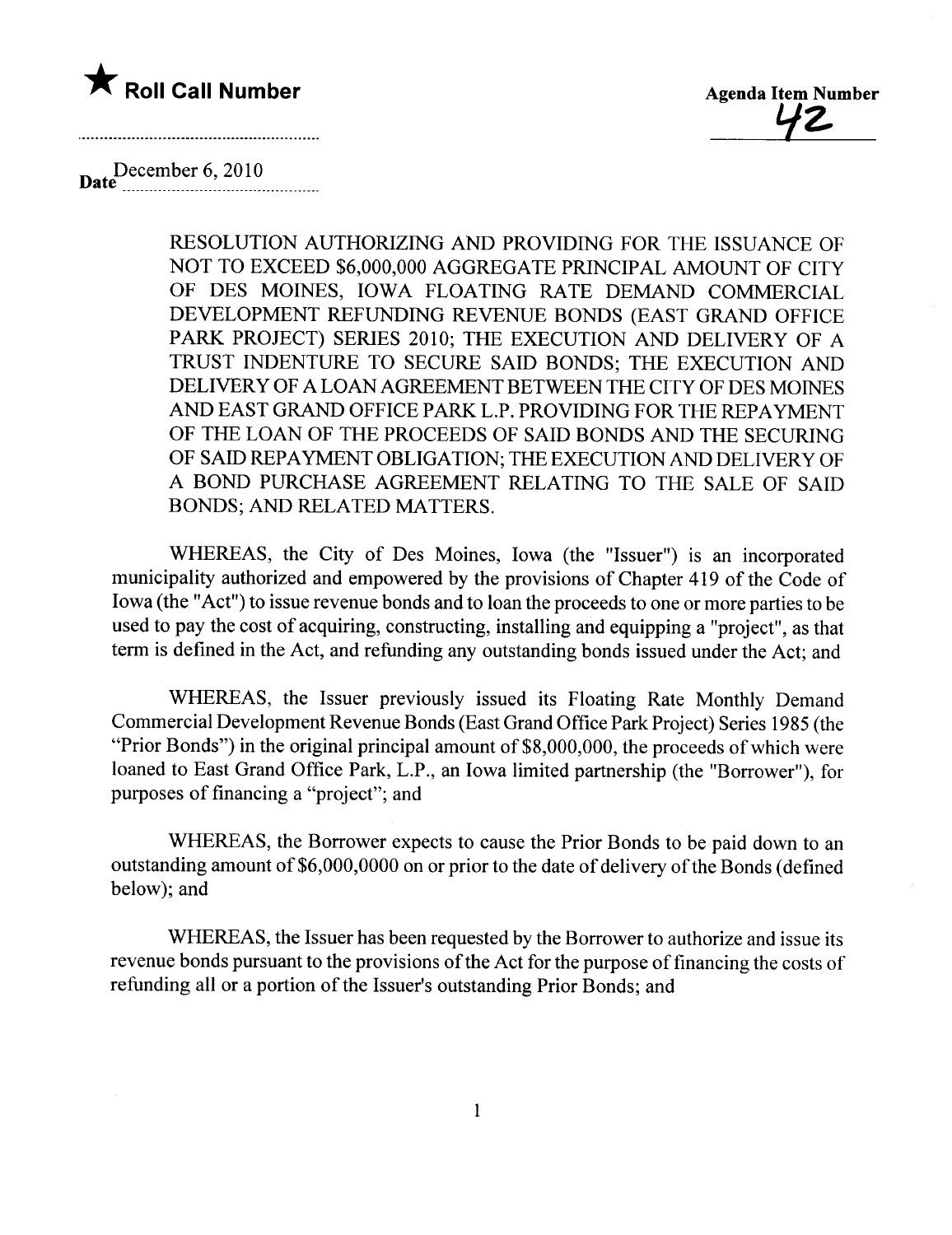

<u>42</u>

December 6, 2010 Date \_ \_ \_ \_ \_ \_ \_ \_ \_\_\_ \_ \_\_\_ \_ \_\_\_\_ \_\_\_\_\_\_\_\_\_\_\_\_\_ \_ \_\_\_\_\_\_\_ \_\_\_

> WHEREAS, the Issuer has determined that the amount necessary for the foregoing purposes require the issuance by the Issuer of its Floating Rate Demand Commercial Development Revenue Bonds (East Grand Office Park Project) Series 2010, in an aggregate principal amount of not to exceed \$6,000,000 (the "Bonds") pursuant to the provisions of the Act, which Bonds will be issued under a Trust Indenture dated as of December 1, 2010 (the "Indenture") between the Issuer and The Bank of New York Mellon Trust Company, N.A., as trustee (the "Trustee"), and it is proposed that the Issuer loan said amount to the Borrower under a Loan Agreement dated as of December 1,2010 (the "Loan Agreement") between the Issuer and Borrower, pursuant to which loan payments wil be made by the Borrower in amounts sufficient to pay the principal of and interest and premium, if any on the Bonds, as and when the same shall be due; and

> WHEREAS, the Borrower shall cause to be delivered on the date of delivery of the Bonds a direct-pay letter of credit to be issued by Great Western Bank and a confirming letter of credit to be issued by the Federal Home Loan Bank of Des Moines as security for the Bonds; and

> WHEREAS, the Issuer proposes to sell the Bonds to Stern Brothers & Co. (the "Underwriter").

> NOW, THEREFORE, Be It Resolved by the City Council of Des Moines, Iowa, as follows:

> Section I. In order to provide for the refunding of the Prior Bonds, the Bonds are hereby authorized and ordered to be issued pursuant to the Indenture in substantially the form as has been presented to and considered by this Council and containing substantially the terms and provisions set forth therein, with such changes therein as shall be approved by the officers of the Issuer executing the Bonds, and the forms, terms and provisions of the Bonds and the Indenture are hereby approved, and the Mayor and the City Clerk are hereby authorized and directed to execute, attest, seal and deliver the Indenture, and the Mayor and the City Clerk are further authorized and directed to execute, attest, seal and deliver the Bonds as provided in the Indenture, including the use of facsimile signatures as therein provided; the Bonds shall be in an aggregate principal amount of not to exceed \$6,000,000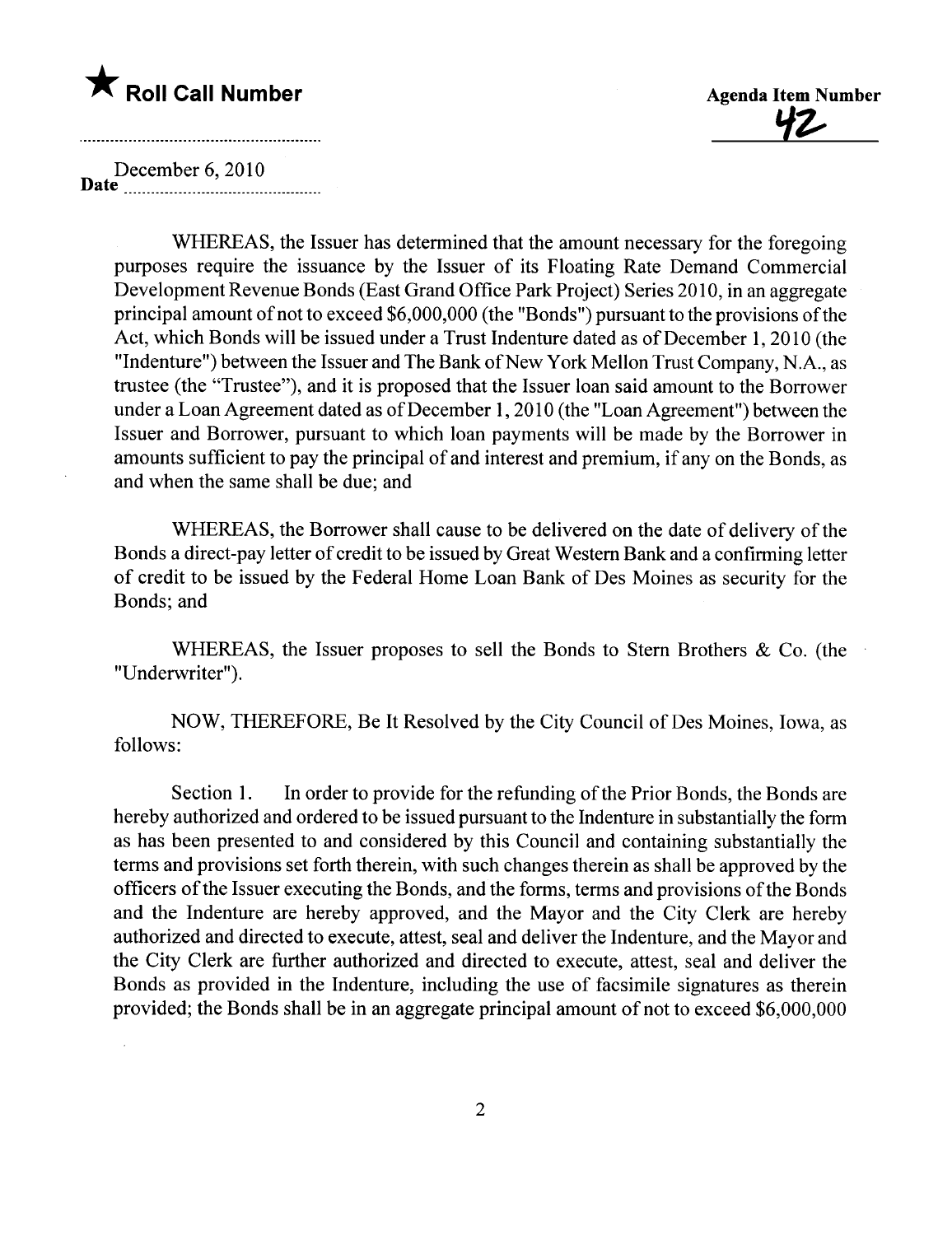## \* Roll Call Number Agenda Item Number

'lz,

December 6, 2010 Date \_ \_u\_.. \_u \_u uu \_ \_uuu \_ \_ \_ \_ \_ uuu\_ \_ \_ u \_ \_\_

> and shall bear interest initially at a variable rate not to exceed 10% per annum, shall be sold at such prices, shall mature on the dates and in the amounts and shall be subject to redemption on such dates and in such amounts as provided in the Indenture. The execution and delivery by the Mayor and City Clerk of the Indenture on behalf of the Issuer shall constitute approval by the Issuer of such interest rates, aggregate principal amount, and provisions thereof.

> Section 2. The Issuer shall loan the proceeds of the Bonds to the Borrower to provide for the refunding of the Prior Bonds, such loan of the proceeds of the Bonds to be pursuant to the Loan Agreement in substantially the form as has been presented to and considered by this Board and containing substantially the terms and provisions set forth therein, and the form, terms and provisions of the Loan Agreement are hereby approved, and the Mayor and the City Clerk are hereby authorized and directed to execute, attest, seal and deliver the Loan Agreement.

> Section 3. The sale of the Bonds to the Underwriter pursuant to the Bond Purchase Agreement (the "Bond Purchase Agreement"), by and among the Issuer, the Borrower and the Underwriter, within the parameters set forth in Section 1 hereof and in substantially the form as has been presented to this Council and containing substantially the terms and provisions set forth therein, but with such changes therein as shall be approved by the officers executing the Bond Purchase Agreement on behalf ofthe Issuer, is hereby authorized and approved and the form, terms and provisions of the Bond Purchase Agreement are hereby approved, and the execution and delivery of the Bond Purchase Agreement by the Mayor are hereby authorized and approved.

> Section 4. The use by the Underwriter of the Official Statement, with such changes and additions as are necessary to reflect the final terms of the transaction (the "Official Statement") in connection with the purchase of the Bonds is hereby authorized and approved; provided such authorization and approval shall not be deemed to include authorization and approval of information contained in the Official Statement other than information describing the Issuer, but nothing contained in this Resolution shall be construed as prohibiting or limiting the Underwriter and the Borrower from including such information as they deem appropriate.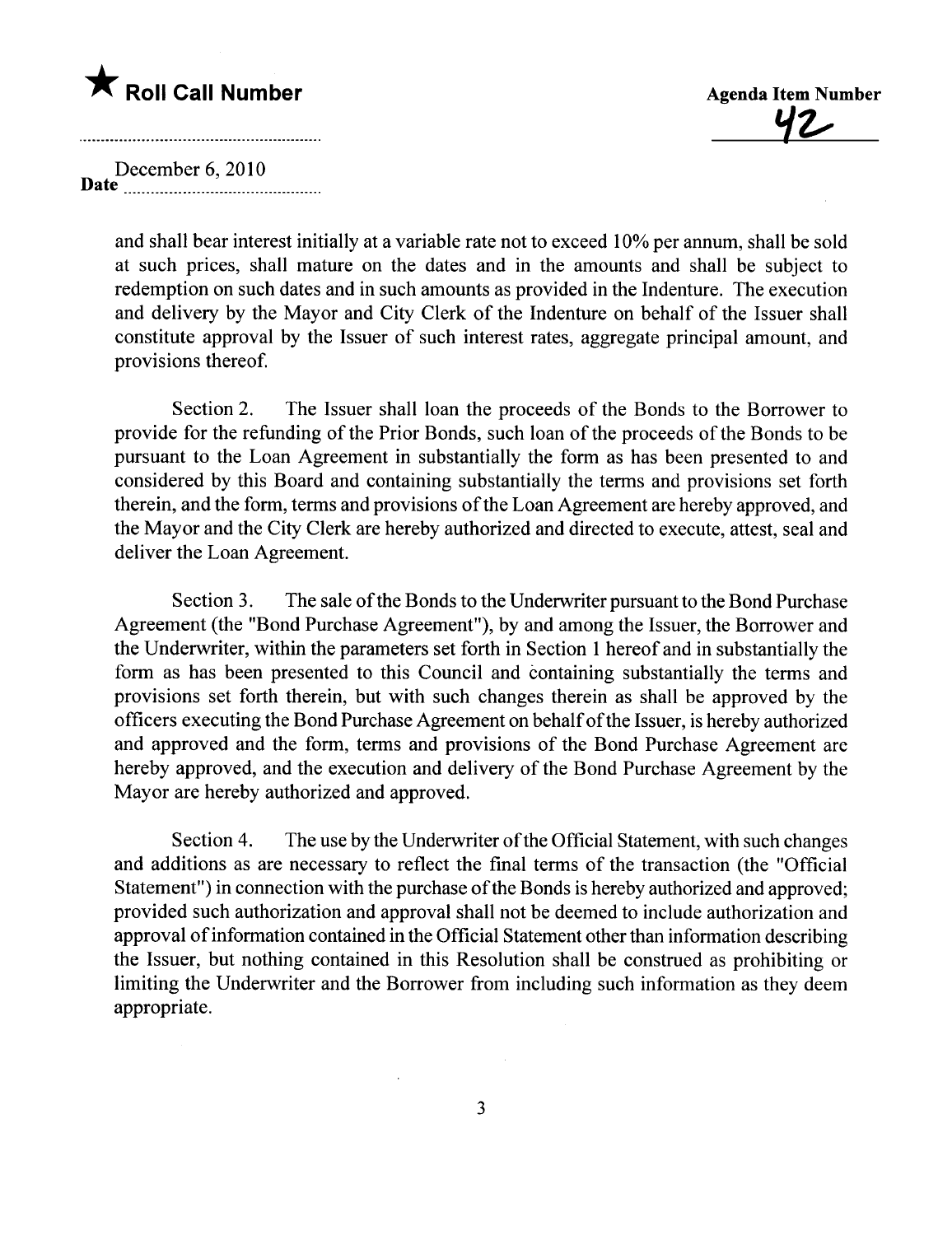## \* Roll Call Number Agenda Item Number



December 6, 2010

Section 5. The Tax Certificate (the "Tax Certificate") among the Borrower and the Issuer in substantially the forms as have been presented to this Council and containing substantially the terms and provisions set forth therein, but with such changes therein as shall be approved by the officers executing the Tax Certificate on behalf of the Issuer, are hereby authorized and approved and the form, terms and provisions of the Tax Certificate are hereby approved, and the execution and delivery of the Tax Certificate by the Mayor and City Clerk is hereby authorized and approved.

Section 6. It is hereby found, determined and declared that the Bonds and interest and premium, if any, thereon shall never constitute the debt or indebtedness of the Issuer within the meaning of any constitutional or statutory provision or limitation and shall not constitute nor give rise to a pecuniary liabilty of the Issuer or a charge against its general credit or taxing powers, but the Bonds and interest and premium, if any, thereon shall be payable solely and only from the revenues derived from the Loan Agreement and the debt obligations of the Borrower thereunder; and no part of the refunding of the Prior Bonds will be payable out of the general funds or other contributions of the Issuer except the proceeds of the Bonds and any subsequent issues of bonds permitted under the Loan Agreement and the Indenture.

Section 7. The Mayor and the City Clerk are hereby authorized and directed to execute, attest, seal and deliver any and all documents and do any and all things deemed necessary to effect the issuance and sale of the Bonds and the execution and delivery of the Loan Agreement, the Indenture, the Tax Certificate and the Bond Purchase Agreement, and to carry out the intent and purposes of this Resolution, including the preamble hereto; and the execution by the Mayor and, if required, the City Clerk, of the Bonds, the Indenture, the Loan Agreement, the Tax Certificate and the Bond Purchase Agreement shall constitute conclusive evidence of their approval and this City Council's approval thereof and of any and all changes, modifications, additions or deletions therein from the respective forms thereof now before this meeting.

Section 10. The provisions of this Resolution are hereby declared to be separable and if any action, phrase or provisions shall for any reason be declared to be invalid, such declaration shall not affect the validity of the remainder of the sections, phrases and provisions.